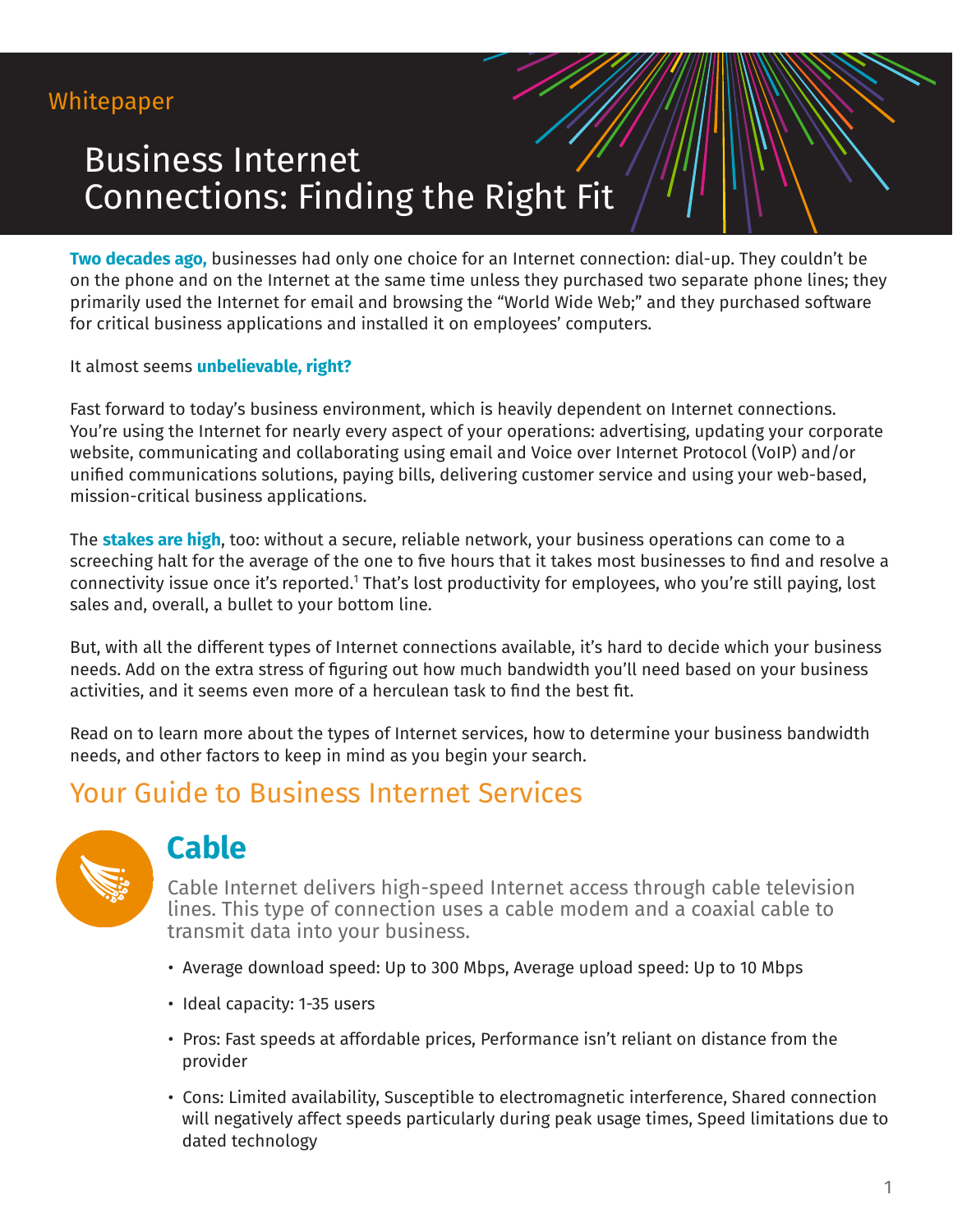# **DSL**

Short for digital subscriber line, DSL allows for high-speed Internet through use of copper telephone wires. Unlike dial-up, DSL uses a frequency that lets phone and Internet data transmit simultaneously without interference.

- Average download speed: Up to 100 Mbps, Average upload speed: Up to 8-10 Mbps
- Ideal capacity: 1-20 users
- Pros: Widely available, Affordable prices, Less prone to speed variations due to individual lines connecting each business
- Cons: Sensitivity to distance from provider, Susceptible to electromagnetic interference, Speed limitations due to dated technology



#### **Fiber**

Fiber Internet uses light passing through glass tubing, called fiber-optic cables, to transmit data. These connections use fiber cables all the way to your business location, enabling the fastest speeds on the latest technology.

- Average download/upload speed: Up to 1 Gbps (1,000 Mbps) with the opportunity for faster speeds in the future
- Pros: Fastest download and upload speeds option, Most reliable, Resistant to electromagnetic interference
- Cons: Limited availability, Possibly longer installation time, Potentially higher one-time costs for installation



## **Dedicated Internet**

Dedicated Internet can be delivered through a variety of circuits, such as fiber, ethernet over copper, fixed wireless and so on. The biggest difference between dedicated Internet and other types is that it provides a private connection, making it more common in businesses that must meet compliance requirements.

- Average download/upload speed: Up to 1 Gbps
- Pros: Private connection gives you more security, Guaranteed bandwidth, Symmetrical upload and download speeds, SLAs
- Cons: Costlier than shared connections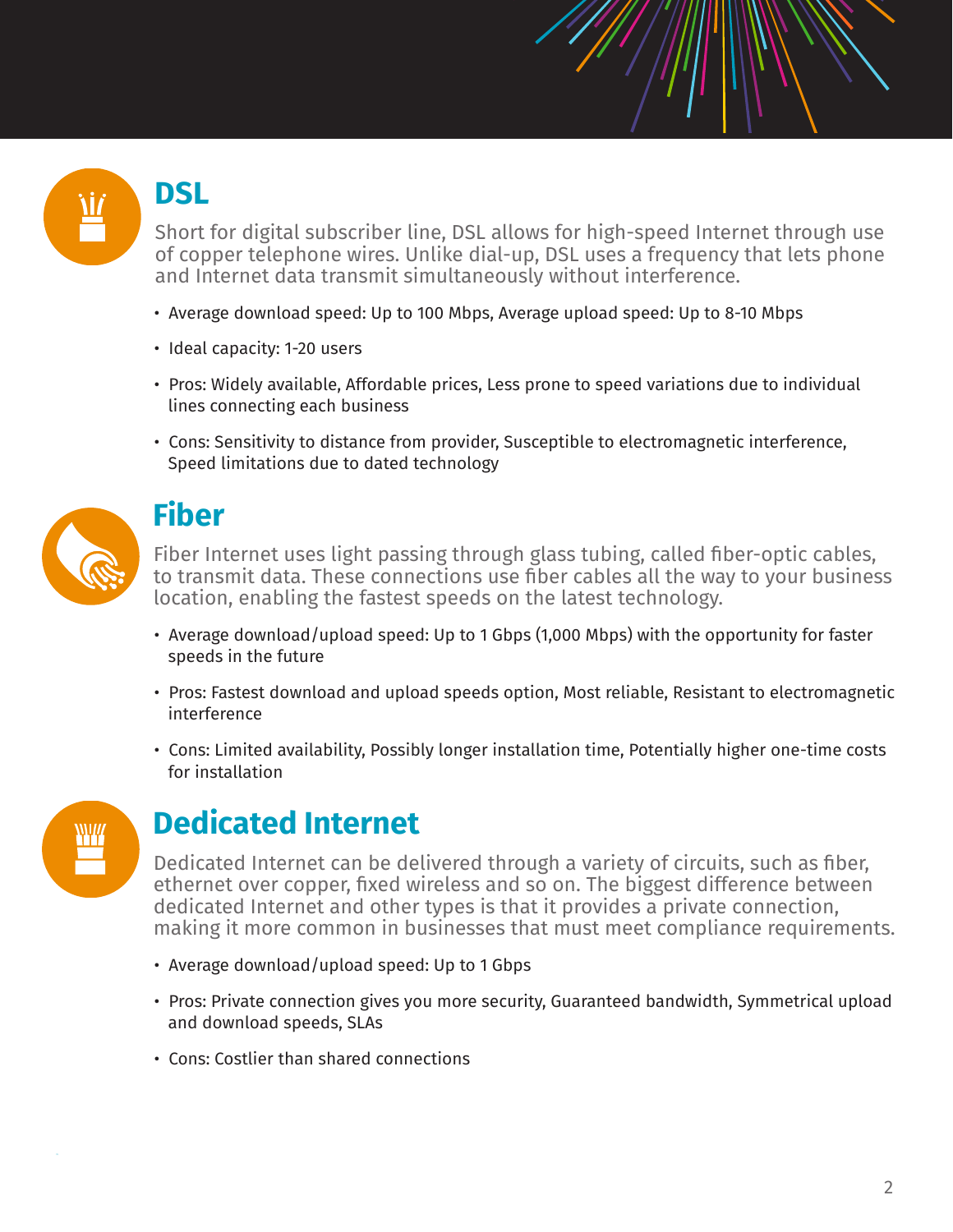### **Satellite**

Similar to television, satellite Internet uses a dish or antenna to send and receive data from an orbiting satellite.

- Average download speed: Up to 25 Mbps, Average upload speed: Up to 3 Mbps
- Pros: Sometimes the only Internet option for rural areas
- Cons: Often too slow for business use, Unreliable and susceptible to outside elements, More expensive



## **Fixed wireless**

Fixed wireless Internet uses a dish or antenna to send and receive radio signals from a nearby transmission tower.

- Average download speed: Up to 100 Mbps, Average upload speed: Up to 5 Mbps
- Pros: Sometimes the best option for rural areas, Can provide equal to or faster speeds than traditional broadband, which has limited availability in rural areas
- Cons: Limited availability, Needs clear line of sight to transmission tower for best results



# **Mobile hotspot**

Mobile hotspots give you an Internet connection through use of a cellular data plan. It creates a Wi-Fi hotspot — either built into a smart device or through a free-standing device — that allows any Wi-Fi enabled device within a certain distance to connect.

- Average download speed: Up to 3 Mbps, Average upload speed: less than 1 Mbps
- Pros: Allows for mobility
- Cons: Expensive, Data caps that you can typically go over if you're doing anything more than browsing or using your email



## **Dial-up**

Dial-up provides an Internet connection through copper telephone wires. Unlike DSL, dial-up does not allow for voice and Internet data to be transferred simultaneously.

- Average download speed: Up to 56 Kbps (or 0.056 Mbps), Average upload speed: Up to 6 Kbps (or 0.006 Mbps)
- Pros: Most affordable
- Cons: Far too slow for a business Internet connection, Obsolete, Doesn't allow for simultaneous phone and Internet use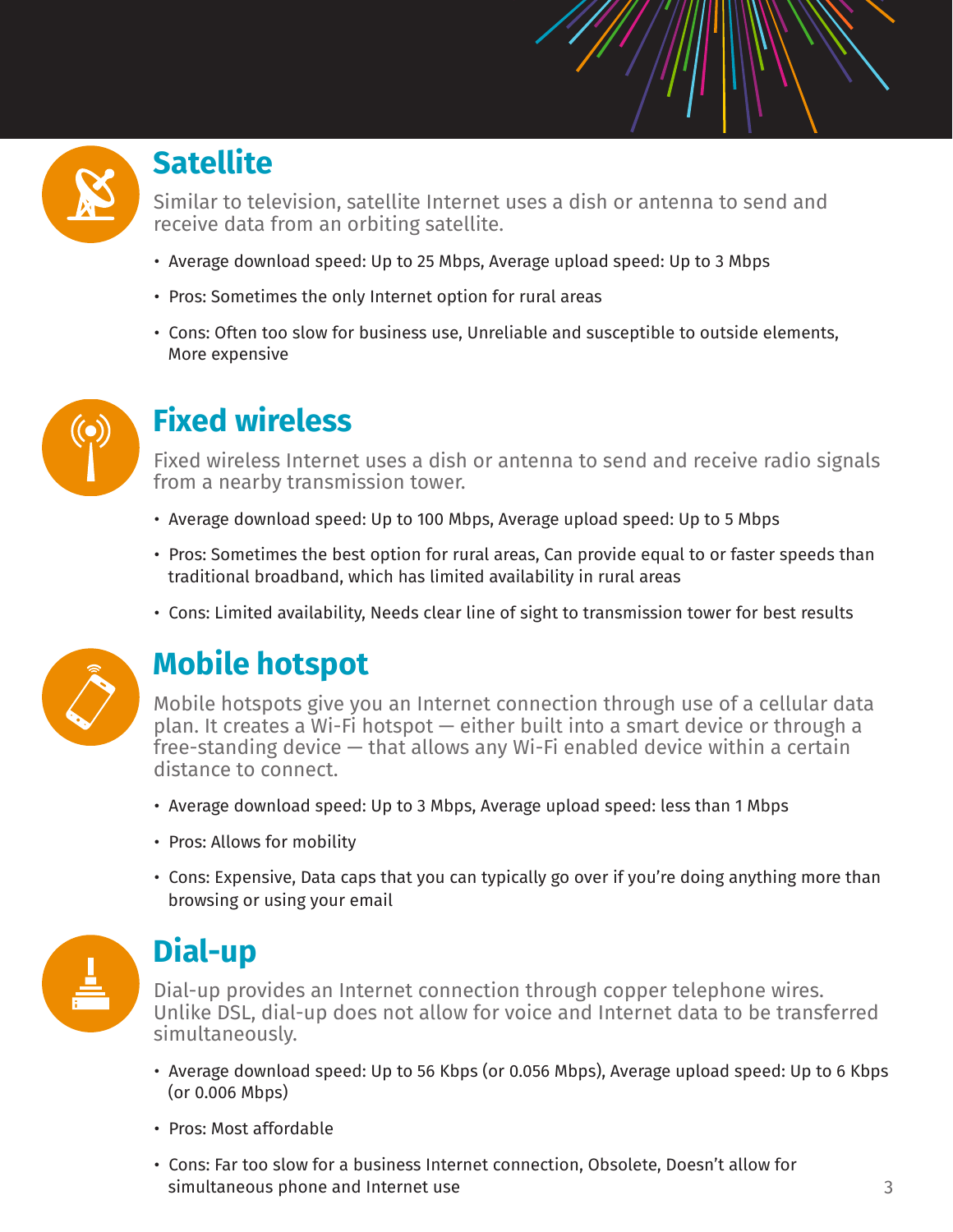Now that you're aware of all the available Internet services and their download and upload speeds, it's time to turn your attention to your business needs, namely your bandwidth. Used interchangeably with Internet speed, bandwidth refers to the measurement of how fast data can be sent over a wired or wireless connection.

 $\mathcal{L} = \mathcal{L} = \mathcal{L} = \mathcal{L} = \mathcal{L} = \mathcal{L} = \mathcal{L} = \mathcal{L} = \mathcal{L} = \mathcal{L} = \mathcal{L} = \mathcal{L} = \mathcal{L} = \mathcal{L} = \mathcal{L} = \mathcal{L} = \mathcal{L} = \mathcal{L} = \mathcal{L} = \mathcal{L} = \mathcal{L} = \mathcal{L} = \mathcal{L} = \mathcal{L} = \mathcal{L} = \mathcal{L} = \mathcal{L} = \mathcal{L} = \mathcal{L} = \mathcal{L} = \mathcal{L} = \mathcal$ 

Calculating your bandwidth needs can also help guide you to what type of connection you might need. After all, you don't want to pay for more than what you actually need, and, on the other hand, you don't want a slow connection that will cut into employee productivity, sales and your bottom line.

You likely already know that your bandwidth will depend on the size and nature of your business. But where do you even begin trying to tally up all those activities your employees will be carrying out online?

Take a look at the chart below to get a better understanding of where some of your business activities would fall. Note that the bandwidth consumption numbers are generalizations for an office up to 10 employees.

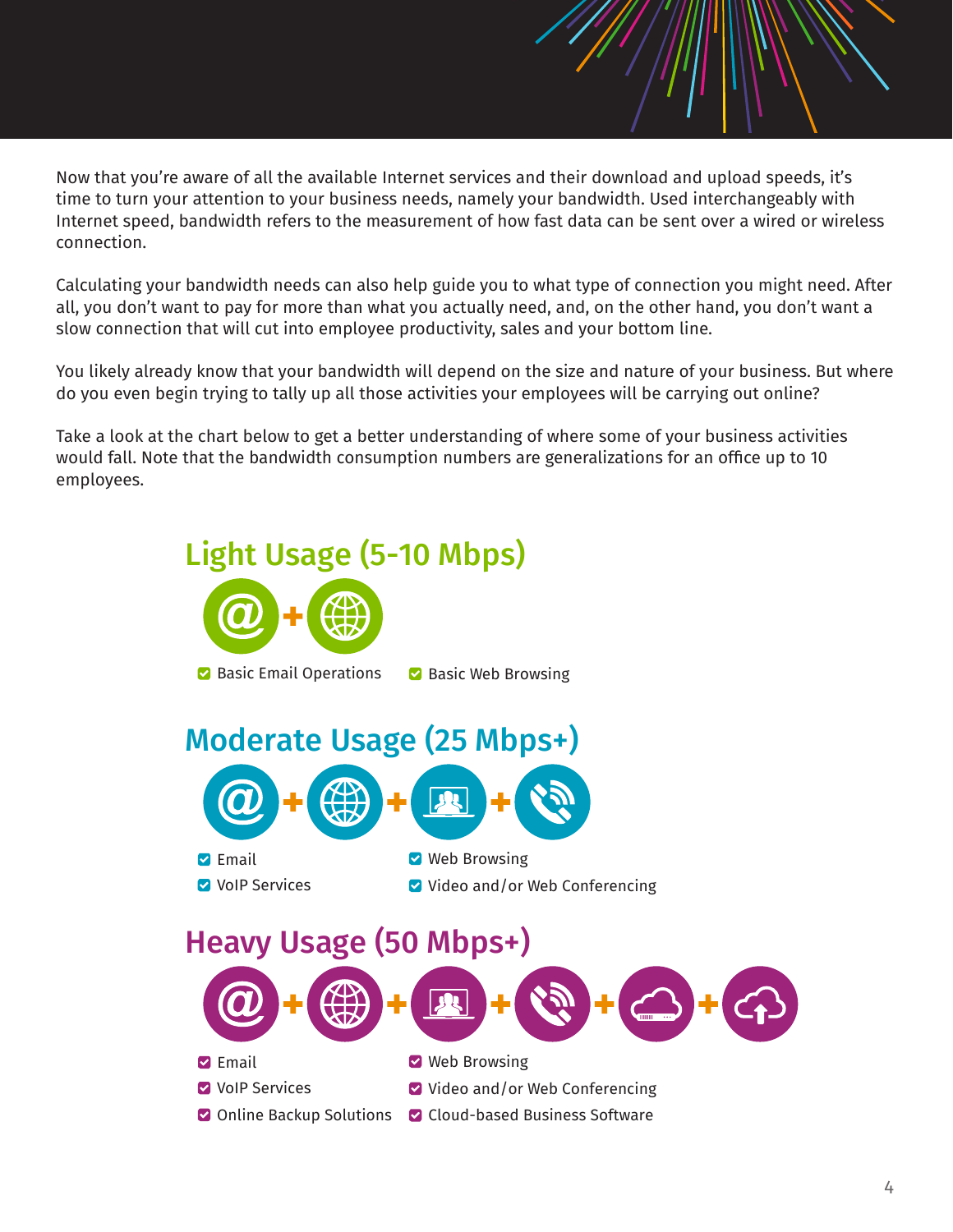You'll also want to factor in which activities will be running simultaneously, along with the number of connected devices attached to your business Internet connection. Note that nearly two-thirds of employees are now using two or more devices at work.<sup>2</sup>

## When You Need to Consider Networking Solutions

There are two instances when you'll want to consider networking solutions:

- $\sim$  if you have more than one business location or
- $\sim$  if you have remote employees.

If your business is heavily dependent on web-based software, or cloud applications, and will need to connect multiple business locations, then SD-WAN would best complement your business Internet service. As NetworkWorld noted, "As the cloud enables businesses to move faster, an SD-WAN architecture based on business intent is key to ensure success." With an SD-WAN solution, IT leaders can set routing policies based on your mission-critical applications, ensuring the utmost performance of those cloud-based applications; automatically set up end-to-end encryption for secure connectivity; and monitor app performance and reroute traffic in real time, giving you visibility and control through centralized network management.

Alternative solutions to connect all your business locations are a Multiprotocol Label Switching (MPLS) network using Virtual Private Networks (VPN) or a hybrid of SD-WAN and MPLS. Before we go through each, let's talk a little bit about Internet routing and how that works.

Think of Internet routing as though you're mailing and tracking a package. When an Internet router receives a piece of data (an IP packet), the router only knows the end destination. There aren't directions on how to get it there, so each router has to decide where to send the data next, using routing tables, until it reaches the destination. Each of the stops along the way can lead to a slower connection and poor performance, particularly for certain real-time applications that require quality of service (QoS), like VoIP or video conferencing.

Now, let's see how each of these three networking solutions can help mitigate those issues for all of your business locations: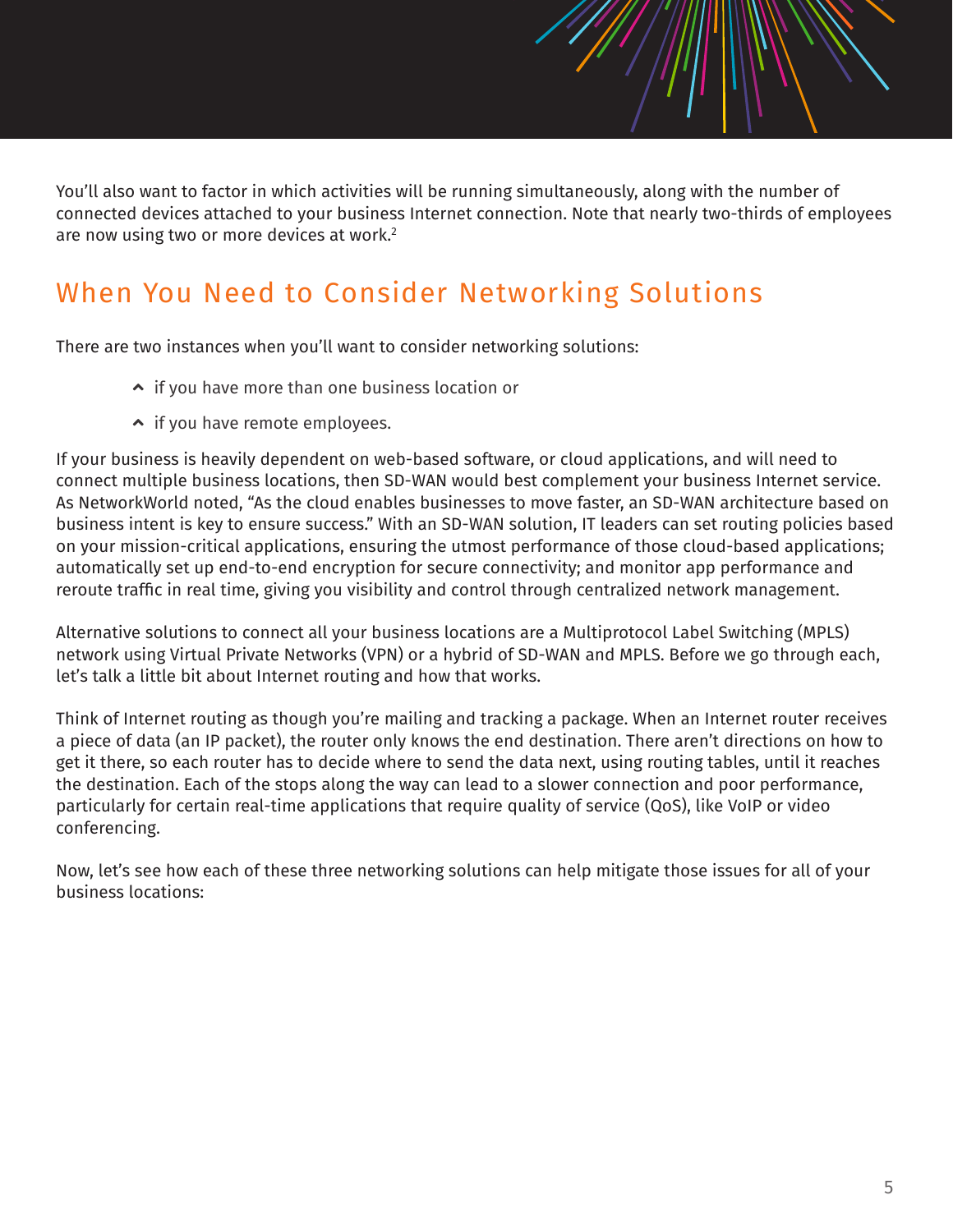**MPLS with VPN**: An MPLS solution provides a private and secure connection that moves data more efficiently by using shorter and simpler routing and by labeling the IP packets with priorities, like QoS, reducing latency and improving performance of voice and video communications.



**SD-WAN:** SD-WAN allows a business to connect multiple locations securely using less expensive broadband and cellular connections. This solution then intelligently routes network traffic through the best possible path based on the priorities and rules you have set. It also includes built-in security measures by creating a VPN on top of your broadband connections, delivering end-to-end encryption for all data crossing the network. Added bonuses include maximizing your bandwidth so you get the most out of every connection and providing deep visibility into every application on your network, optimizing the performance of your online business programs.

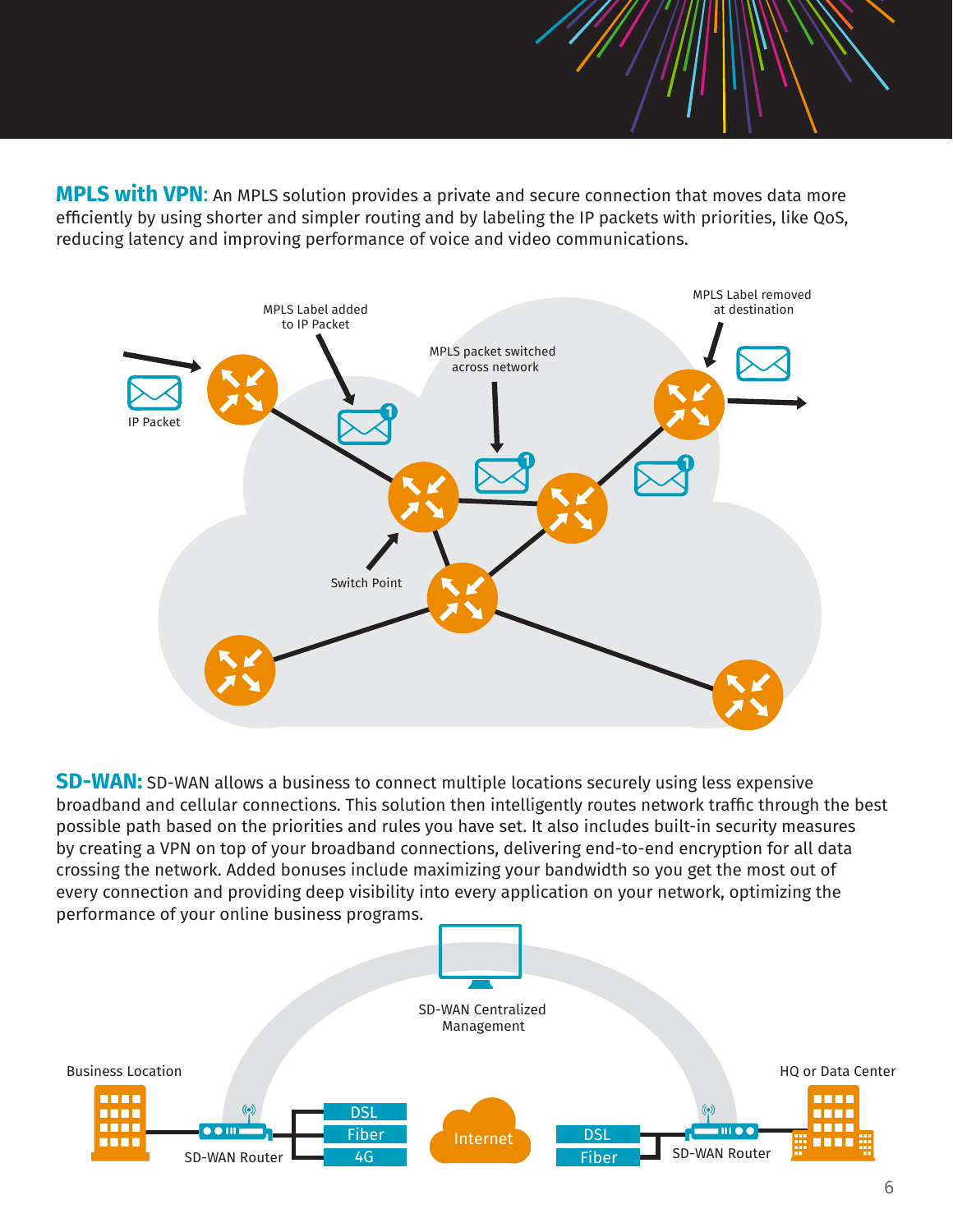**Hybrid:** A hybrid WAN solution augments an existing MPLS network with SD-WAN using affordable broadband connections. This allows you to customize connectivity by location and need and gives you a cost-effective way to easily add more bandwidth without sacrificing security. This type of solution also enables your business to keep up with rapidly increasing bandwidth demands without having to rip and replace your existing WAN infrastructure.



#### Looking Ahead

When factoring the bandwidth needs of your business, it's always important to look ahead. If you're planning for growth, don't let your business network fall behind. Know that bandwidth needs typically double every year, especially as you migrate to more web-based programs. Consider, some of the following questions:

- $\sim$  Will your business begin using the Internet of Things (IoT), such as smart locks, Wi-Fi enabled security cameras, smart thermostats and more? Or, if you're already there, do you anticipate adding more IoT devices?
- $\sim$  Are you looking for a new phone system, particularly a cloud-based one?
- $\sim$  How much growth have you planned for your business? How many employees would that add? How many extra devices would that add? How many new locations would that add?
- $\sim$  Are you thinking of using more conferencing services?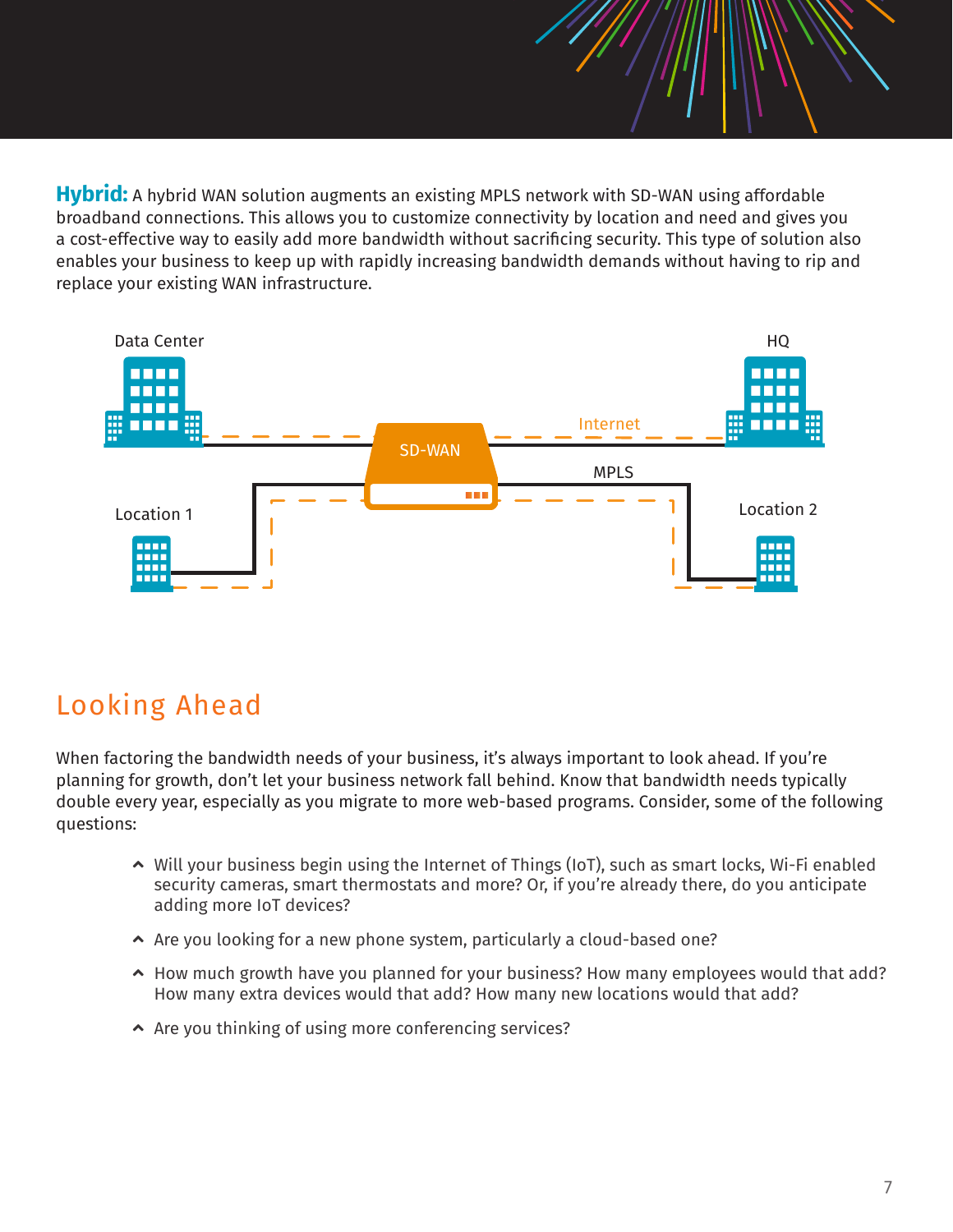### Starting the Search

By now, you should have a clearer picture of what's out there and what you might need now and in the not-so-distant future. You are ready to get the Internet solution that will start your business's digital transformation, but quickly realize that shouldering this task isn't exactly the easiest.

Where to begin? We're here to help streamline the process for you with these simple steps to finding the best fit for your business.

#### **Step One: Learn About Your Options**

If you recall from earlier, not all Internet options — like fiber or fixed wireless — are widely available. So the very first thing you'll want to do is to see what providers service your area and what Internet options they offer. Skip the web search for individual company names or even "Internet providers near me," and use resources like broadbandnow.com, where you can enter your zip code, check a box to see business results only and quickly find Internet service providers in your area and the connection types they offer.

#### **Step Two: Calculate the Speed You Need**

Figuring out the speed you need is easily the most onerous step of the process. Take into account all of your daily online business activities, and see where they fit into the above bandwidth consumption recommendations.

And, again, factor in how many users  $-$  including those for any guest Wi-Fi  $-$  and how many connected devices, including personal ones, that will be on your business network.

#### **Step Three: Consider Additional Services**

In choosing your provider, look for any extra services they might offer that your business might need, like failover/backup solutions, security, data storage, unified communications, conferencing, TV programming, etc. Having one provider for all your communication needs can not only simplify installation, management and billing, it often also saves you money.

#### **Step Four: Read the Fine Print**

We've already mentioned some things to ask providers about, but those weren't all. Know that not all providers are the same, so some may include perks or restrictions that others don't. Use the checklist below to help you sort through the contenders:

- $\sim$  **Data caps:** For some businesses, data caps may break off the deal completely. Find out if your potential Internet service provider imposes data caps, what they are and what overage fees there are. Keep in mind, too, that a provider may only have data caps on certain types of connections, like DSL and cable, but not fiber. If an ISP includes data caps, learn if those are in place monthly or at peak hours each day.
- þ **SLA (Service Level Agreement):** These are agreements between ISPs and the customer, laying out the level of service included. Many times, this includes a certain percentage of promised network uptime, along with what would happen if that percentage isn't met. Just like instituting data caps, ISPs will differ on which types of Internet connections include an SLA. For example, SLAs typically accompany dedicated Internet services and sometimes backup/failover connections.